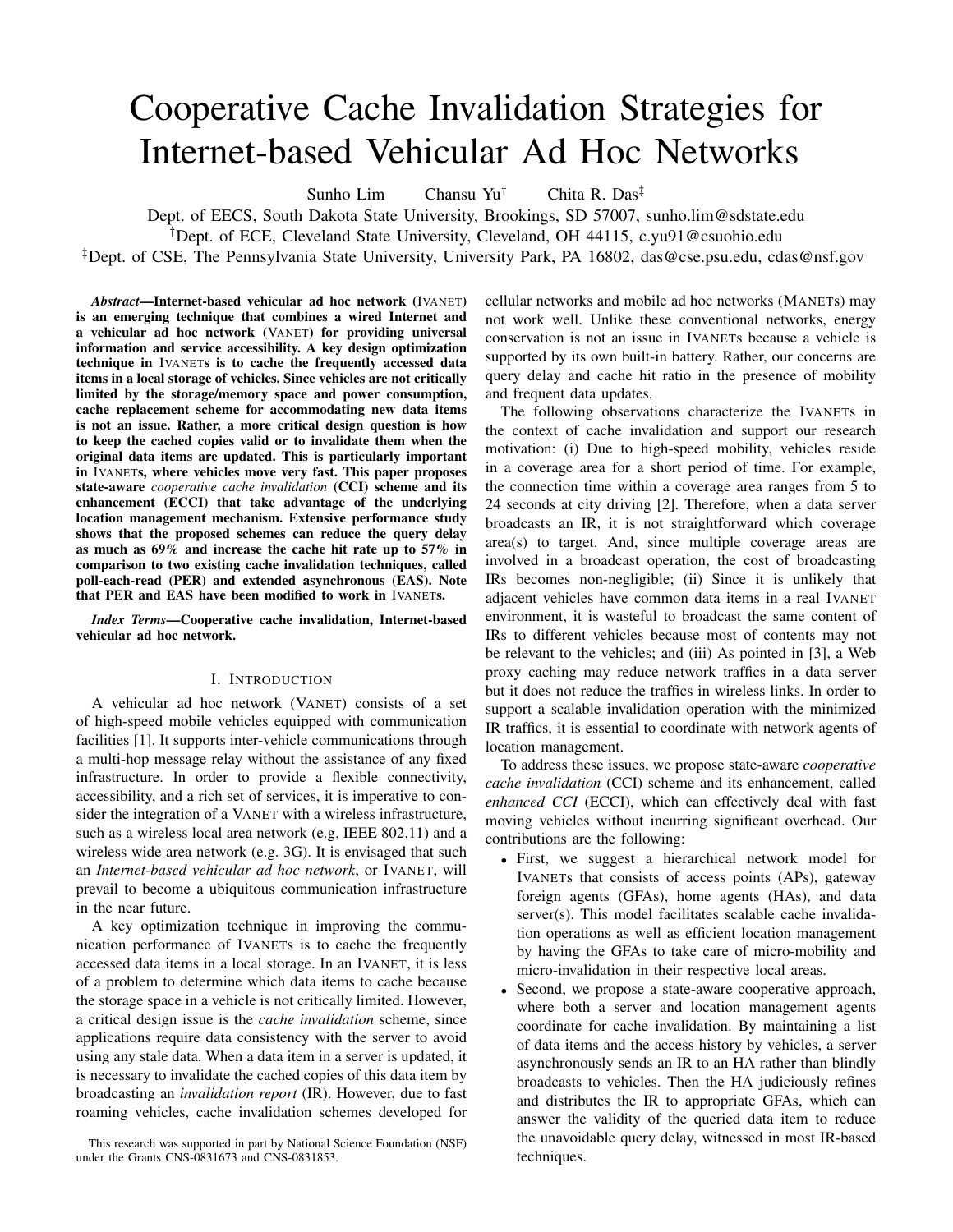• Third, we modify two previous cache invalidation schemes, poll-each-read (PER) and extended asynchronous (EAS), to work in IVANETs and compare them against our proposed schemes.

We conduct simulation-based performance evaluation of the four invalidation techniques along with the base case *nocache* model to observe the impact of query interval, cache update interval, and data size on system performance, and communication overhead. According to the simulation results, the proposed schemes reduce the query delay up to 69%, increase the cache hit rate up to 57%, and incur lower communication overheads compared to two previous schemes. Overall, our study indicates that the proposed schemes provide better performance at reduced overhead and thus, are a viable approach for adopting in IVANETs.

The rest of paper is organized as follows. The prior work is analyzed and the proposed schemes are presented in Sections II and III, respectively. Section IV is devoted to performance evaluation and comparison. Finally, we conclude the paper with future directions in Section V.

# II. REVISIT CACHE INVALIDATION STRATEGIES

In this section, we analyze the prior cache invalidation strategies in terms of single- and multi-cell based designs, and formalize the problem in an IVANET environment.

### *A. Single-cell based Approach*

Most of the prior IR-based schemes are variation of the timestamp (TS) scheme [4], where a base station (BS) broadcasts an IR every  $L$  seconds. Since the IR is periodically broadcasted, there is an unavoidable delay before answering a query. Depending on the length of broadcast interval, L, there is a tradeoff between the communication overhead of cache invalidation and query latency. Although an updated invalidation report (UIR) [5] is proposed to further reduce the query latency by adding updated items between IRs, query delay of half of the broadcast interval  $(\frac{L}{2})$  still exists. Since the TS scheme does not consider mobility, it cannot be directly deployed in IVANETs. For example, when a vehicle generates a query and waits for an IR, it may miss the IR if it has moved to the next adjacent cell. To verify this, we experiment with a single cell environment, where 20 vehicles are randomly located and moved with a given velocity. In Fig. 1(a), as the velocity increases, more vehicles handoff before receiving the IR and thus, the IR miss ratio increases which is sensitive to L.

## *B. Multi-cell based Approach*

To reduce the IR miss ratio due to mobility, multi-cell based designs extended from the asynchronous stateful (AS) scheme [7] are proposed, where a network component (e.g. mobile switching center (MSC) or server) located in a higher network hierarchy than a BS executes cache invalidation operations. In [6], when a mobile node handoffs, it either simply drops the cached data items or checks them with the server for validity. Since the server maintains a list of which data items are accessed by which mobile nodes, whenever a data item is



Fig. 1. Effect of velocity  $(L = 10 \text{ or } 20 \text{ (sec)} [5]$ , [6]): (a) IR miss ratio; and (b) Average IR traffic per query ( $T_q$  = 50 (sec), and  $T_u$  = 10 (Subfig. (a)) or 100 (Subfig. (b)) (sec)).

updated, it pro-actively unicasts IRs into multiple cells, where the updated data item is cached. In VANETs, however, vehicles stay in a cell for a short period of time and travel along the large number of cells and thus, it is wasteful to examine cached data items with the server for validity upon every handoff. Also, the server's pro-active IR transmission to multiple cells is neither a scalable solution nor efficient, if the updated data item is not queried.

To verify this, we experiment with a multi-cell environment, where 50 vehicles are randomly located in five cells and move under a wrap around one-dimensional network topology. We compare two schemes extended from [4], [6], namely an extended TS (ETS) scheme and an extended AS (EAS) scheme, respectively. In ETS, a stateless server broadcasts an IR to every cell in the system whenever vehicles cache an updated data item. In the EAS scheme, however, a stateful server selectively broadcasts an IR to the cell(s). Also, upon handoff, vehicles send all the valid cached data items' ids to the server for validity and receive an invalidation check packet, which is counted as the IR traffic. In Fig. 1 (b), when the cache update interval  $(T_u)$  is 10 (sec), due to the IR broadcasts to all the cells, the ETS scheme shows the same amount of IR traffics and the impact of velocity on the IR traffic is minimized. When  $T_u$  is 100 (sec), the IR traffic reduces. However, the ETS scheme is not scalable in terms of the cache update rate and network size. In the EAS scheme, as the velocity increases, it shows very high IR traffic regardless of cache update interval because of additional invalidation check packets upon every handoff (Here, the mean query interval  $(T_q)$  is set to 50 (sec).).

# *C. Summary*

Although the ETS scheme reduces the impact of mobility, there still exists a non-negligible query delay and the stateless server blindly broadcasts an IR to entire cells in the system, resulting in a scalability issue. On the other hand, the EAS scheme has no query delay when a queried data item is cached and marked as valid, but it incurs heavy IR traffic mainly due to mobility. Thus, reduction of the mobility impact and IR traffic are conflicting requirements, and optimization of both is extremely complex.

# III. THE PROPOSED CACHE INVALIDATION STRATEGY

In this section, first we briefly introduce a system model and then present our cache invalidation techniques.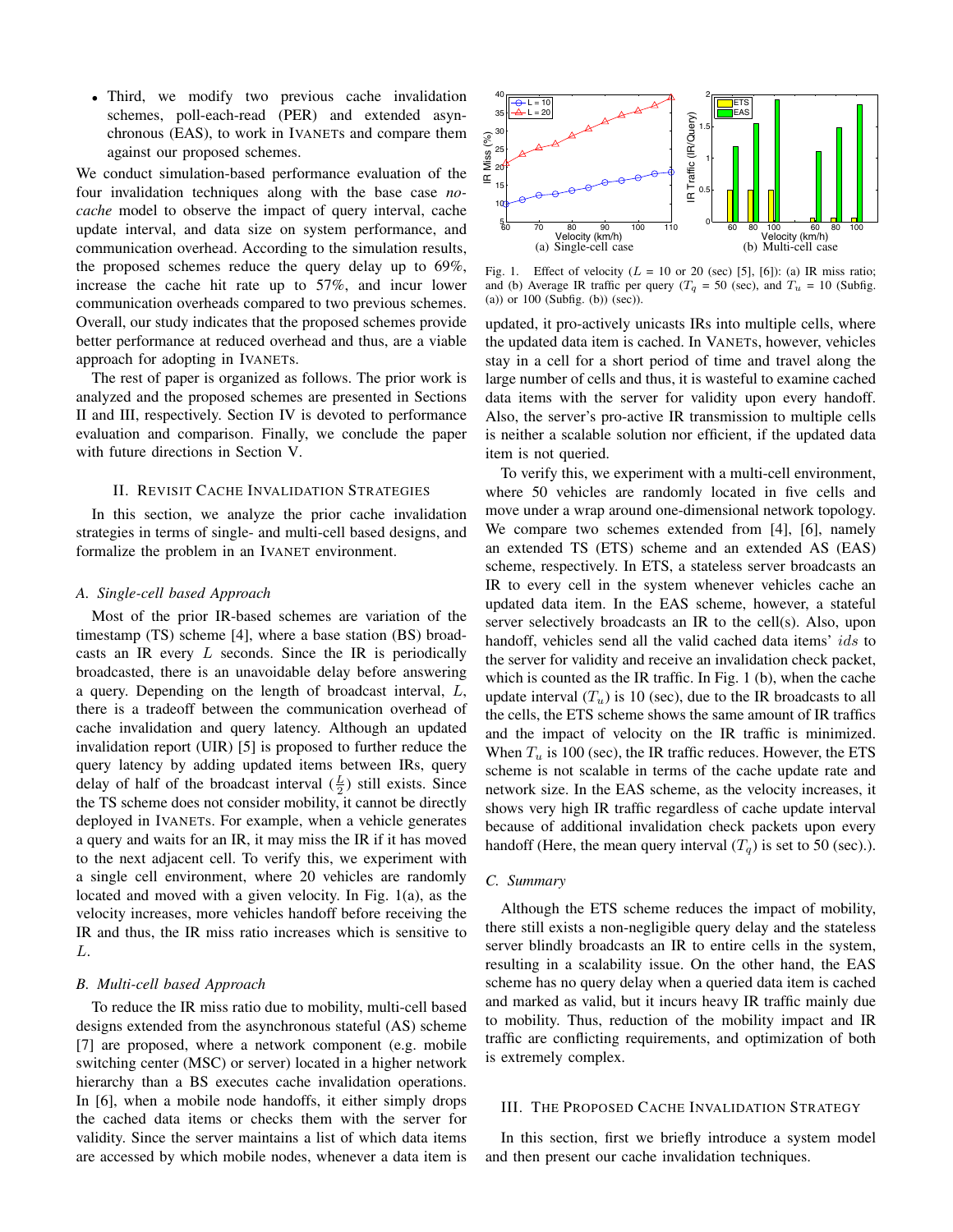

Fig. 2. A system model of IVANET.

# *A. System Model*

As illustrated in Fig. 2, a hierarchical network model for IVANET is motivated by a cellular network, and it consists of access points (APs), gateway foreign agents (GFAs), home agents (HAs), and servers of data item source. The AP plays an additional role as a foreign agent (FA). First, vehicles are equipped with communication facilities such as an IEEE 802.11-based dedicated short range communication (DSRC) transceiver. Thus, they can either communicate with other vehicles or connect to the Internet flexibly. Unlike cellular and MANET environments, where nodes move without restrictions, vehicles are bounded to the underlying fixed roads with speed limits and traffic lights in VANETs. The vehicles generate a read-only query for a data item, which is the unit of an update or a query operation and stored in a database attached to a database server. The database is only updated by the server.

Second, in order to support global wireless access of an Internet, a mobile IP [8] is deployed, in which vehicles are able to access the Internet and maintain their on-going communications, while they move at a high-speed. To avoid frequent location register/update operations for fast roaming vehicles, we use an IP micro-mobility support, in which vehicles report the HA only when a major change occurs such as changes to a regional network. In this paper, a 2-way handshake [9] is used to implement location updates by exchanging either a home or regional request/reply packet between a vehicle and a GFA (or HA) through an AP (or GFA).

#### *B. The State-aware Cooperative Approach*

In this paper, we propose a *state-aware cooperative approach*, where a server and network agents of location management coordinate together for cache invalidation operations. The server and network agents maintain a list of which data item is accessed by which vehicle and vehicles' current locations, respectively. Unlike most of the prior stateful designs, the server does not keep track of a vehicle's current location for IR broadcast. Thus, whenever a data item is updated, it sends an IR to an HA rather than blindly broadcasting the IR to multiple cells, where the updated data item is cached in a vehicle. Then the HA judiciously refines and re-distributes the IR to appropriate  $GFA(s)$ , where they can answer the validity of a queried data item, requested from a vehicle. Here, GFAs

do not pro-actively send the IR to the individual vehicles, but reply a vehicle's validity request by a on-demand-basis.

The rationale behind this approach is the following: (i) Since a vehicle's location is implicitly maintained by both a GFA and an HA, the server can avoid keeping track of the vehicles' current location, which is in fact a duplicated operation with the location management; (ii) Also, since a vehicle has a low probability of finding common data items in adjacent vehicles, broadcasting the same IR to different vehicles is inefficient in IVANETs; and (iii) In addition, since the query rate of vehicles is independent of the cache update rate of the server, whenever a data item is updated, a blind IR broadcast incurs heavy IR traffic. The proposed cache invalidation mechanism avoids these issues.

# *C. Proposed Cache Invalidation Technique*

In this subsection, we describe the detail operation of the cooperative cache invalidation (CCI) scheme. First, a server maintains a list of which data item  $(d_x, x \in D)$  is accessed by which vehicle in a registry  $(r_s)$ ,  $(id(d_x), [vid(v_{x,y}), t_{x,y}]]$ , where  $v_{x,y} = \{v_y | \text{request}(d_x) \land (y \in N) \}, \text{vid is a vehicle's}$ id, and  $t_{x,y}$  is the access time of  $d_x$  by  $v_y$ . Here, D and N are the number of data items and vehicles, respectively. Whenever a data item is updated, the server generates an IR  $(\mathcal{R}_s)$ ,  $\langle id(d_x), vid(v_{x,y}), t_{cur} \rangle$ , and it is not directly broadcasted to the vehicles but sent to an HA. Here, t*cur* is the current timestamp. Upon receiving the  $\mathcal{R}_s$ , since the HA maintains location information about which vehicle is currently roaming under which GFA  $(g_i)$  in a registry  $(r_h)$ ,  $[vid(v_y), g_i]$ , it compares the  $v_y$  with  $\mathcal{R}_s$  and  $r_h$ . Then the HA creates a new IR  $(\mathcal{R}_h)$ ,  $\langle id(d_x), t_{cur} \rangle$ , based on the matched g*<sup>i</sup>* and sends it to the appropriate GFA. Depending on the number of matched GFAs, more than one  $\mathcal{R}_h$  can be created. Also, each  $\mathcal{R}_h$  may have a different size that is less than or equal to the original  $\mathcal{R}_s$  received from the server. Upon receiving the  $\mathcal{R}_h$ , the GFA updates its registry and thus, it has the most recent updated IR with the server.

Second, when a vehicle  $(v_y)$  initially connects to a server, it sends all the *ids* of cached data items  $(d_k^c)$  and their timestamps,  $[vid(v_y), id(d_k^c), t_k]$ , and then the server updates its registry. Here, k is  $1 \leq k \leq c$  and c is the total number of cache slots. Whenever the server receives a request packet for validating or accessing a data item, it also updates its registry. Also, when a vehicle handoffs to the coverage area which is under a different GFA, then the HA updates its registry and forwards the  $\mathcal{R}_h$  to the new GFA when a cached data item is updated in the vehicle. The  $\mathcal{R}_h$  may be forwarded to the appropriate APs to further reduce the query latency, but it is an overhead for the GFA, if a vehicle frequently moves among the coverage areas.

According to the proposed cache invalidation mechanism, let us examine the detail operation of a query request. First, when a vehicle  $(v_y)$  generates a query for a data item  $(d_x)$ which is not cached, it sends a request packet for accessing the data item to the server. The packet contains the vehicle's care-of address (CoA), an id of the requested data item, and a single bit flag  $(f)$  representing whether the queried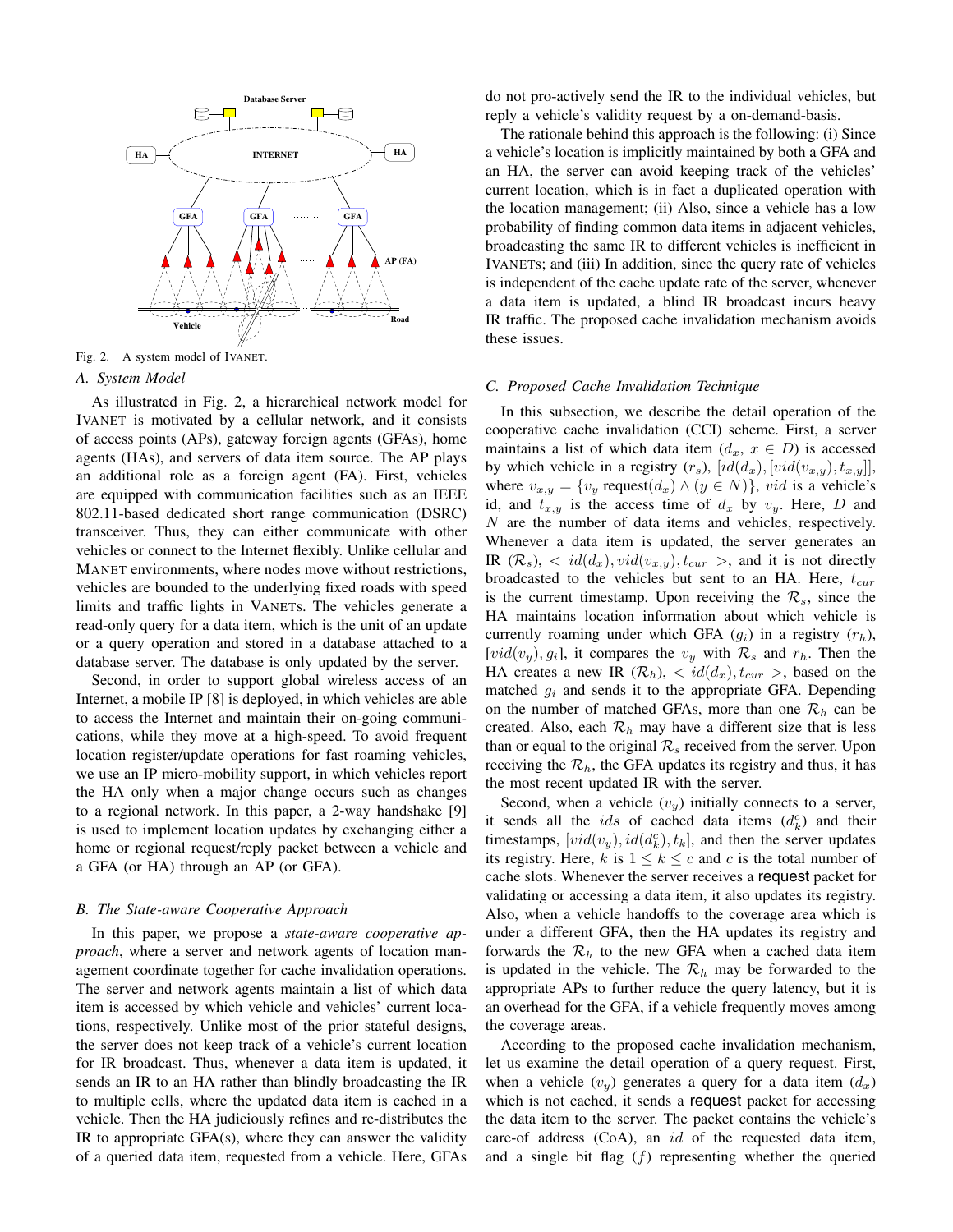data item is cached or not,  $[CoA<sub>y</sub>, id(d<sub>x</sub>), f<sub>x</sub>]$ , and it is sent to the nearest AP. Here,  $f_x$  is set to 0. As the packet is forwarded to the server through the AP and GFA, CoAs of the AP and GFA are appended in the packet header,  $[CoA_{GFA}, [CoA_{AP}, [CoA_y, id(d_x), f_x]]]$ , to keep the route information. Upon receiving the request packet, the server attaches the queried data item to the ack packet with the route information. The ack packet is replied back to the AP via the GFA. Then the AP unicasts the packet and thus, the corresponding vehicle can receive the data item.

Second, when a query is generated which can be answered by a cached copy of data item, the vehicle sends a request packet to the GFA for checking validity through the nearest AP. The GFA compares the *id* of queried data item with the  $\mathcal{R}_h$  and replies an ack packet, if the cached copy is valid. If the cached copy is not valid, then the GFA forwards the packet to the server. When the server receives the request packet, it verifies the status of the queried data item and replies an ack packet with the route information, if it is a valid copy. If not, it uses the same procedure as the first case to supply the data item.

In summary, based on the state-aware cooperative approach, the server and network agents of the underlying location management coordinate the cache invalidation operations, where the server does not blindly broadcast an IR but sends it to the HA. Then the HA judiciously refines and re-distributes the IR to the GFAs, where the queried data items can be validated.

### *D. An Enhancement*

In this enhanced cooperative cache invalidation (ECCI) scheme, the GFAs cache data items in their local storage for future query requests from vehicles. Since an updated data item attached to an ack packet is replied back to vehicles from the server, a GFA intercepts the packet and caches the updated data item. Based on the IR received from the server through HA, GFAs also can maintain a set of valid data items and reply ack packets to vehicles directly, if the queried data item is cached, without forwarding the query request to the server.

### IV. PERFORMANCE EVALUATION

# *A. Simulation Testbed*

We develop a customized discrete-event simulator using CSIM19 [10] to conduct our experiments. To examine the proposed idea, we use a wrap around one-dimensional network topology, where  $25 \text{ APs}^1$  covers the area. We assume that each AP is located in the center of a coverage area with 2 Mbps bandwidth. Five GFAs are deployed in the area and each GFA consists of five APs. A set of vehicles is randomly located in the area, travels with a given velocity, and communicates with the APs. The communication delay is dependent on the distance among wired network agents represented by the number of hops. Based on [9], the number of hops between an

TABLE I SIMULATION PARAMETERS

| Parameter                   | Value           |
|-----------------------------|-----------------|
| Network size (km)           | 18.85           |
| Diameter of AP coverage (m) | 750 [11]        |
| Velocity (km/h)             | 60              |
| Number of vehicle           | 250             |
| Database size (items)       | 1,000           |
| Data item size (KByte)      | $1 - 500$       |
| Hot data items              | 50              |
| Cold data items             | Remainder of DB |
| Hot data item access prob.  | 0.8             |

AP and a GFA, a GFA and an HA, a GFA and the server, and the server and an HA are set to 5, 10, 25, and 25, respectively. We assume that the bandwidth of the wired network is 100 Mbps.

Both query and update inter arrival times follow the exponential distribution. The entire data items stored in the database is classified into two subsets, hot and cold data items. We assume that 80% of query requests are for hot data items, and an update request is uniformly distributed within the hot and cold subsets. The Zipf distribution model [12] is often used to model a skewed access pattern, where  $\theta$  is the access skewness coefficient. The access probability of the  $i^{th}$  data item is represented as  $\frac{\Omega}{i^{\theta}}$ , where  $\Omega = \left(\sum_{j=1}^{n} \frac{1}{j^{\theta}}\right)^{-1}$ , and  $0 \le \theta \le 1$ . Setting  $\theta = 0$  corresponds to the Uniform distribution. Here, we set  $\theta$  to 0.8 based on the real Web traces [13].

Each vehicle caches 5% of the data items in the database. When a cache is full, we use the least recently used (LRU) cache replacement policy. We do not deploy an advanced cache admission or replacement policy such as [14] to clearly see the effect of the proposed scheme on the performance. The simulation parameters are summarized in Tab. I.

## *B. Performance Comparison*

To compare the performance of proposed schemes, we modified two prior cache invalidation techniques to work in IVANET: a poll-each-read (PER) scheme, and an extended asynchronous (EAS) scheme. The  $PER<sup>2</sup>$  scheme [15] is an on-demand approach extended from [16], where a query is forwarded to the server for either validating a cached data item or receiving the queried data item. In the  $EAS<sup>3</sup>$  scheme, as we mentioned in section II, a stateful server maintains a list of *ids* of the cached data items in vehicles, and broadcasts an IR to inform the vehicles of any cache update. Thus, a queried data item, which is cached, is used to answer the query directly without validating with the server. When a vehicle handoffs, it sends the entire valid cached data item ids to the server for validity check and receives an invalidation check packet from the server. For comparison, we add the proposed cooperative stateful approach in these schemes, where the impact of mobility on the performance is minimized. In addition, we

<sup>&</sup>lt;sup>1</sup>The AP (e.g. an infostation or a message relay box) is located along the road and acts as a gateway to an infrastructure network. We envision that drivers should be able to access not only roadside Wi-Fi stations but also high-speed wide area 3G cellular networks and thus, the diameter of coverage area will become wider than that of we have assumed based on [11] in this paper.

<sup>&</sup>lt;sup>2</sup>A server-based poll-each-read (SB-PER) scheme [15] is proposed to further improve the performance of PER under the assumption of available global access and update information in a server. However, obtaining the global update information is practically infeasible and thus, we do not consider the SB-PER scheme in this paper.

<sup>3</sup>Both asynchronous (AS) [6] and call-back (CB) [17] schemes are similar in the sense that a stateful server broadcasts an IR to the mobile nodes for cache updates. Since the CB scheme is designed for a single-cell environment, we extend the AS scheme for comparison in this paper.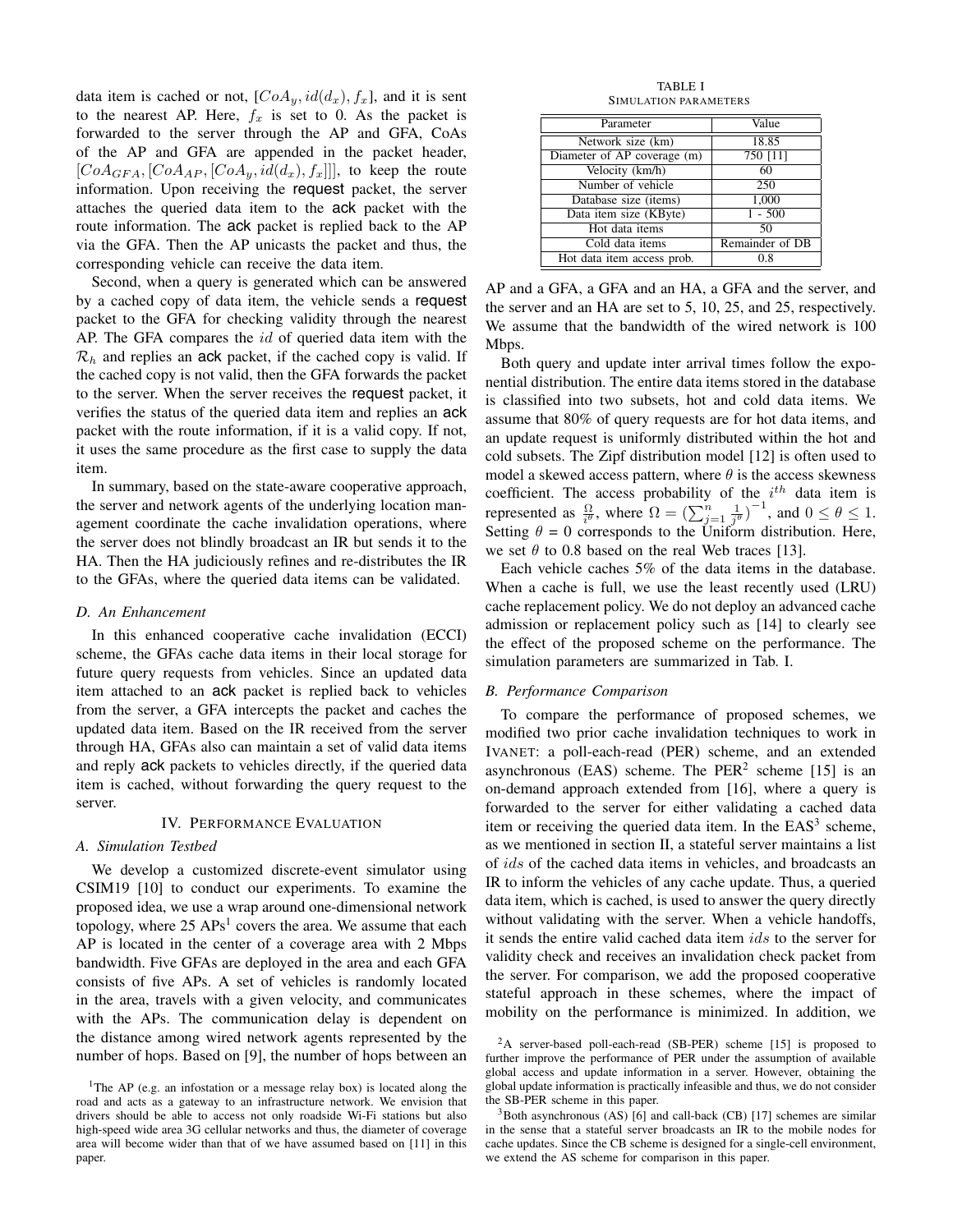

(b)  $T_q = 100$ 

Fig. 4. Cache hit as a function of mean update interval.

include the base case, no cache (NC), where a query request is forwarded to the server always.

#### *C. Simulation Results*

(a)  $T_q = 10$ 

In this section, we evaluate the impact of update interval  $(T_u)$ , query interval  $(T_q)$ , and size of data items, and examine the communication overheads of the cache invalidation strategies.

*1) Impact of Update Interval:* First, we evaluate the query delay and cache hit rate of cache invalidation strategies as a function of update interval. In Fig. 3(a), as the update interval increases, the query delay decreases. The NC scheme is not affected by the update and query intervals because every query is forwarded to the server for access. In Fig. 3(b), when the query interval is high, the overall query delays increase because more cached data items become invalid before they are queried. Both PER and EAS schemes show high query delays closer to the NC scheme in the low update intervals, but the EAS scheme exhibits lower query delay with high update intervals, because more valid cached data items are found without additional validation delay with the server. Both our CCI and ECCI schemes show better performance than other two schemes. Especially the ECCI scheme shows the lowest query delay for the entire update intervals due to additional caching in the GFAs.

In Fig. 4(a), as the update interval increases, the cache hit rate increases. Both CCI and ECCI schemes show higher cache hit rates than other two schemes because a query can be validated or answered in the GFA before it is forwarded to the server. The detail analysis of cache hit is presented in Fig. 7(a) later. In Fig. 4(b), when the query interval is high, the overall cache hits decrease. However, the ECCI scheme is not affected much by both query and update intervals and shows the highest cache hit rate for the entire update intervals.

*2) Impact of Query Interval:* Second, we examine the query delay and cache hit of the cache invalidation strategies as



Fig. 5. Query delay as a function of mean query interval.



Fig. 6. Cache hit as a function of mean query interval.

a function of query interval. In Fig. 5(a), when the update interval is low, both PER and EAS schemes show almost similar performance to the NC scheme except for the low query intervals. This is because, due to frequent update of data items, more queried cached data items become invalid and thus, more queried requests are forwarded to the server. In Fig. 5(b), when the update interval is high, the overall query delays decrease. The EAS scheme shows lower query delay than the PER scheme because a valid cached data item can directly be used for answering a query, but higher query delay than that of both CCI and ECCI schemes because a query is forwarded upto the server when the queried cached data item is either invalid or unavailable.

In Fig. 6(a), when the update interval is low, both PER and EAS schemes show almost no cache hit except for the low query intervals due to frequent update of data items. In Fig. 6(b), when the update interval is high, both PER and EAS schemes still suffer from the low cache hit resulting in the high query delay. Regardless of query and update intervals, both the CCI and ECCI schemes achieve higher cache hits than the other two schemes.

*3) Impact of Cooperative Stateful Approach:* Third, we analyze the proposed schemes in terms of the local cache hit and a remote cache hit. The local cache hit is the ratio that a queried data item is locally cached and validated by the server, while the remote cache hit is the ratio that a queried data item is validated or found from the GFAs. In the ECCI scheme, the remote cache hit can be enhanced when a queried data item is cached in GFAs. In Fig. 7(a), when the pair of query and update interval is 10/100 (sec), both CCI and ECCI schemes show higher cache hits than other two schemes. The CCI scheme achieves the highest remote cache hit because many queries are validated in the GFAs before they are forwarded to the server. However, the ECCI scheme shows higher local cache hit than other three schemes because many queried data items found in the GFA brought to the query request